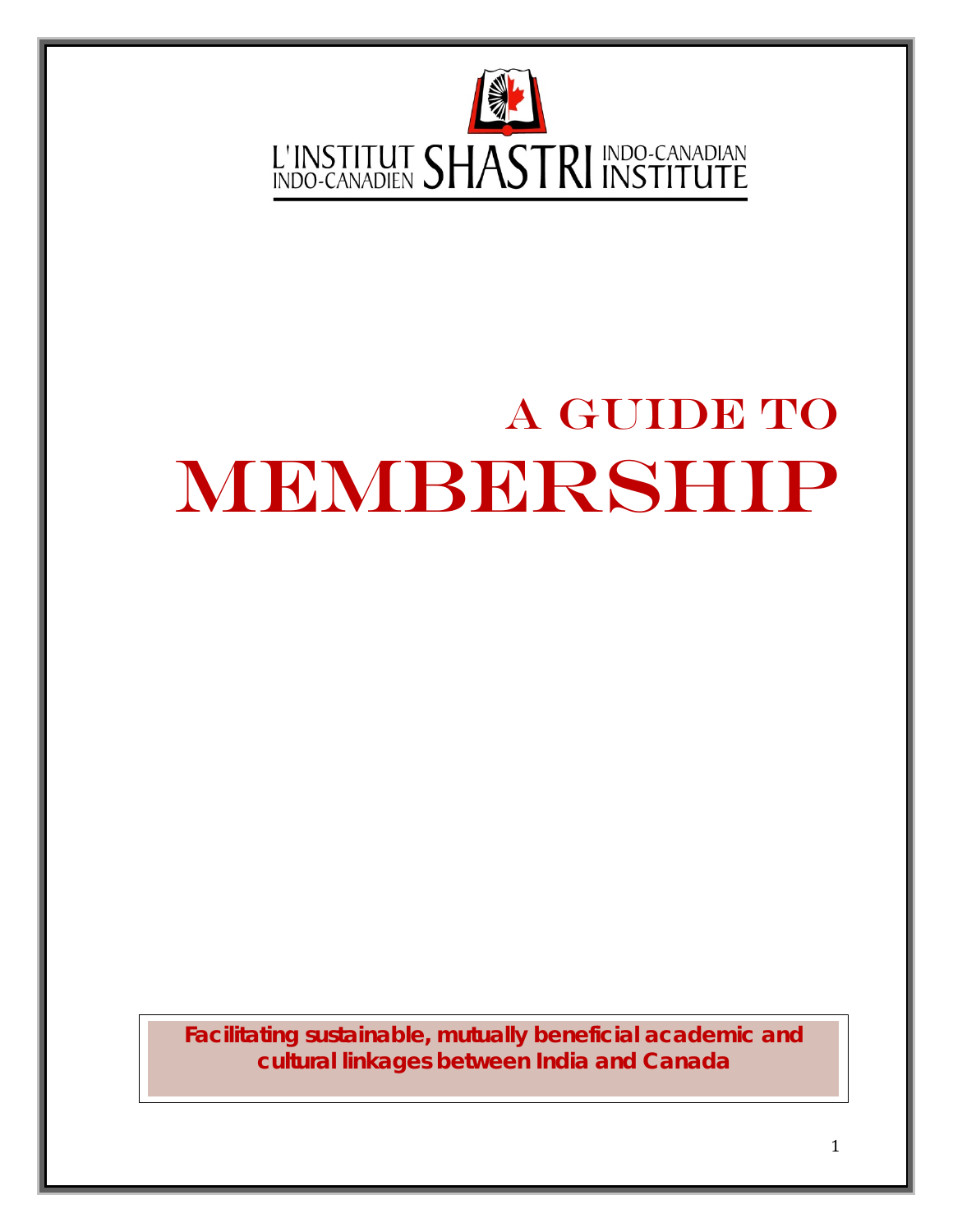### Who we are

The Shastri Indo-Canadian Institute [\(http://www.shastriinstitute.org/](http://www.shastriinstitute.org/) is a bi-national organization that promotes understanding between India and Canada through academic activities and exchanges. The scope of these activities include The Shastri Indo-Canadian Institute (http://www.shastriinstitute.org/ is a bi-national organization that promotes understanding between India and Canada through academic activities and exchanges. The scope of these activit across academia, government, the business community and civil society.

The Shastri Institute is funded by government bodies in both India and Canada and is named after Lal Bahadur Shastri, Prime Minister of India from 1964 to1966.

### Background

The concept of an Institute to promote scholarly activity between India and Canada was conceived in 1966, during a conversation between then Indian Finance Minister T.T. Krishnamachari and Professor Michael Brecher of McGill University. In 1968, a joint announcement by the Indian and Canadian governments gave birth to the Shastri Indo-Canadian Institute.

Initially, the focus of the Institute was to encourage university level Canadian teaching and research on India. Due to a reciprocal interest in Canada among Indian researchers in the early 1980s, the Institute began promoting similar Canadian Studies programs in India. Over the Institute's 50-year history we have awarded hundreds of fellowships. We have also placed thousands of books in Canadian and Indian university libraries, presented dozens of seminars and funded world class research.

Today, the Institute's activities have broadened beyond the social sciences and humanities. Many of the projects we fund today have multidisciplinary scope. In the field of development, we focus on achieving gender equality, environmental sustainability and promoting the United Nations' Millennium Development Goals, corresponding to the National development priories of India.

The Shastri Indo-Canadian Institute currently maintains a bi-national status with offices in Canada and India. Its governing board, the Executive Council, consists of equal number of members and government representatives from India and Canada.

The Institute's core operating grants come from the governments of India and Canada.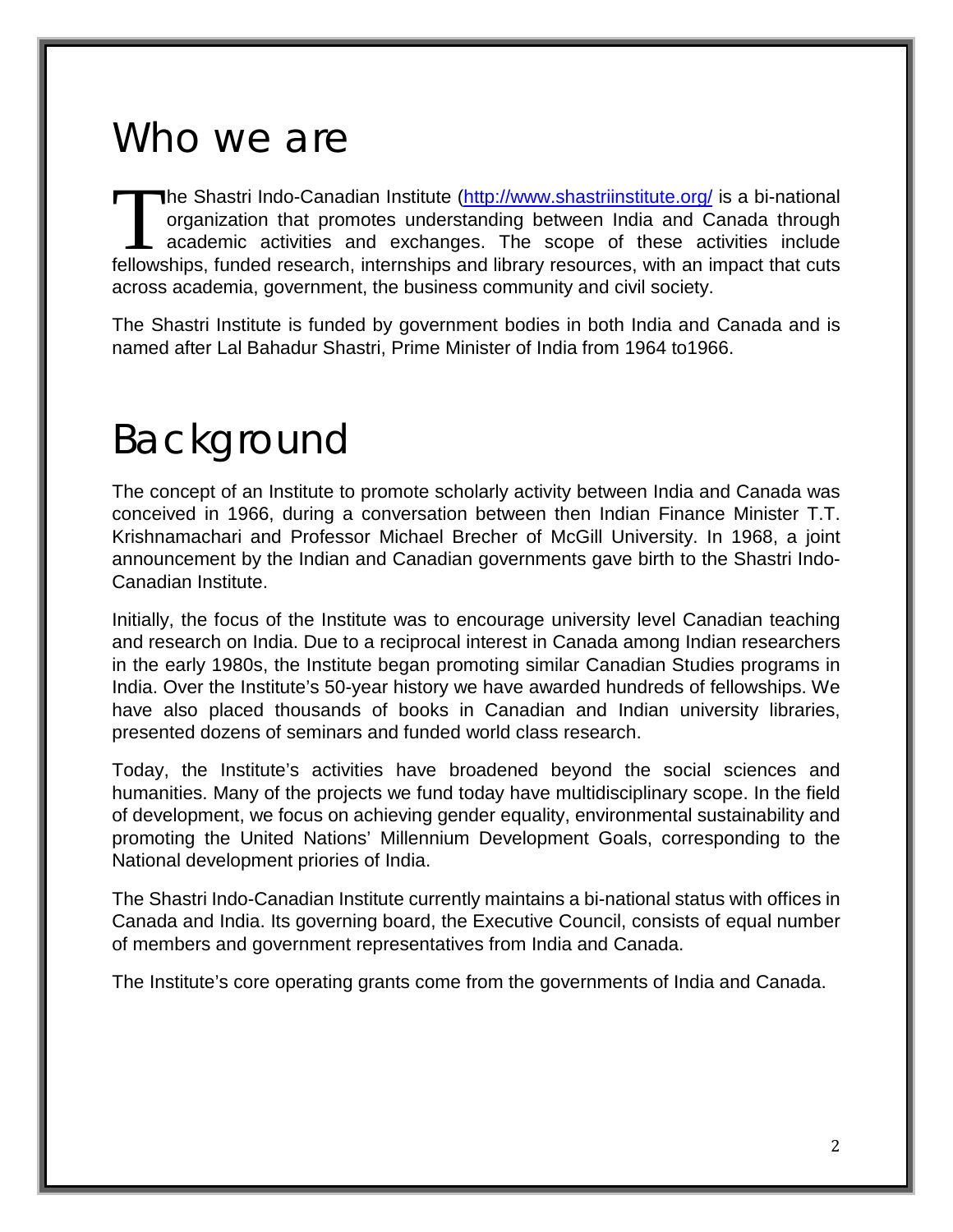## Why membership is important for you

- $\checkmark$  Having a bi-lateral relationship directly with a foreign government, the Shastri Institute offers an exclusive opportunity to participate in the development of Canada-India relations, a process in which our members play a vital role.
- $\checkmark$  Members influence the direction we take and the services we provide by assigning a representative to sit on our Member Councils in each country.
- $\checkmark$  Members have access to extensive in-country support services through our offices in both countries that will enable them to more easily and effectively develop bi-national networks and partnerships.
- $\checkmark$  Member institutions receive ongoing communications about our grants, awards and other funding opportunities and have exclusive access to most of these funds.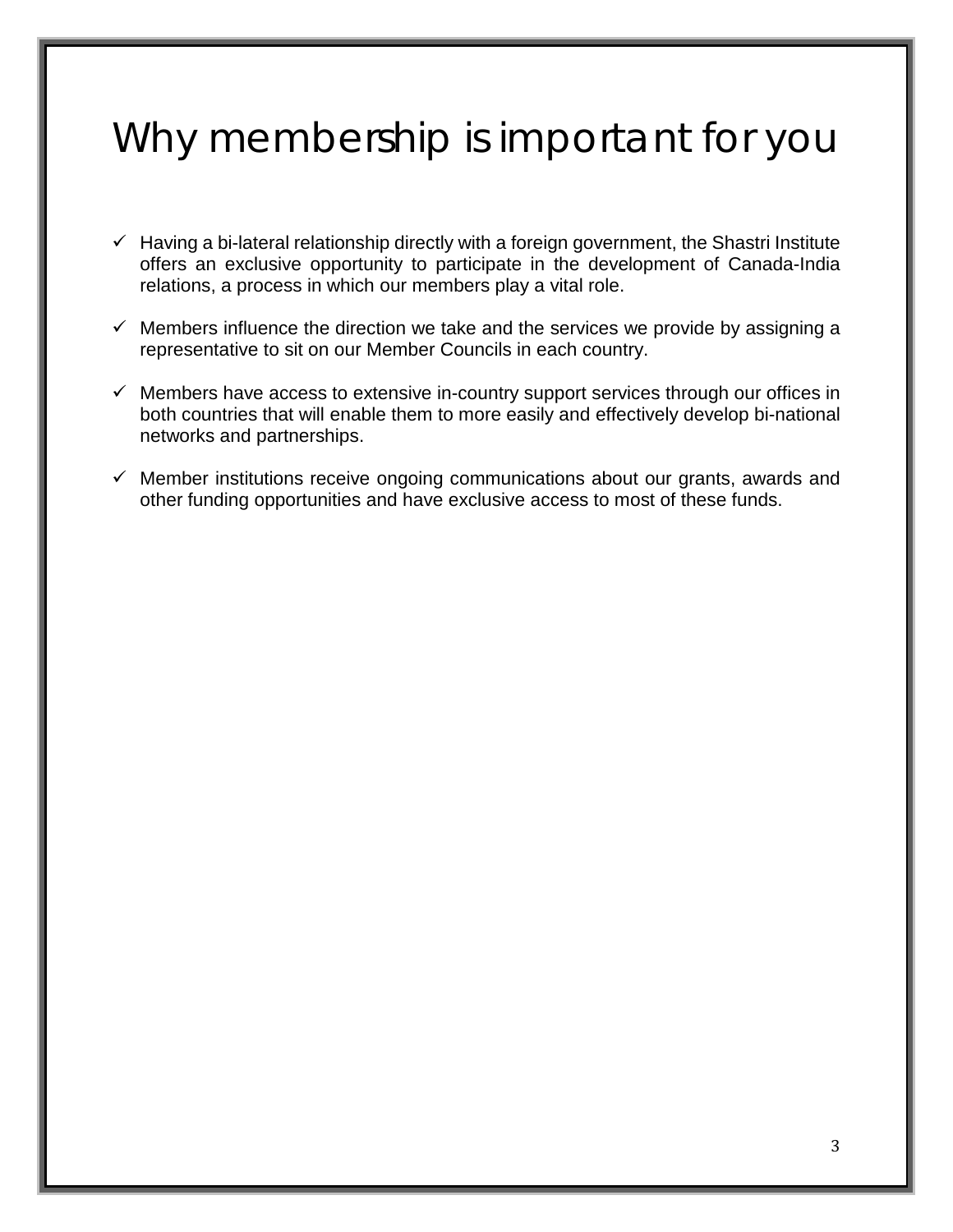### Benefits of Membership

#### **1. Visibility**

The members of Shastri member institutions gain opportunities to showcase and publicize their events, news, achievements and publications both in and outside of their institution through the Institute's website, newsletters, annual reports, and other events, such as: regional and national conferences, seminars and roundtables.

#### **2. Skill Development**

The members benefit from opportunities to participate in the governance of the Institute, which provides ample prospects for developing administrative, management and decisionmaking skills.

#### **3. Access to Grants and Participation**

Faculty members of member institutions receive opportunities to participate in all the programs, grants and services of the Institute offered throughout the year.

#### 4. **Faculty Development and Enrichment**

Faculty of member institutes frequently participate in our fellowships, visiting lectureship programs and receive seed grants to develop collaborative projects with Indian institutions.

#### **5. Research Collaboration**

Faculty members of member universities receive opportunities to conduct joint research with Indian institutions.

#### **6. Student Development**

Students from member institutions receive opportunities to internationalize their education and experience by accessing grants for language studies (Indian), research projects, internships and other capacity building opportunities, that require visiting and studying in Indian institutions.

#### 7. **Resources**

Member universities in Canada receive an allocation of resource and library materials related to India studies.

#### 8. **Member Services**

Members receive in-country support services in Canada and India with respect to developing contacts, linkages and partnerships with universities in India.

#### 9. **Networking with other Member institutions**

Members receive ample networking opportunities (in person and virtual) with other Canadian and Indian members through participating in the annual general meeting and other events of the Institute.

*The work of the Shastri Institute is to facilitate relationships between our member institutions in India and Canada. We consider our member institutions to be our partners in this enterprise and we maintain close relationships with our Member Representatives through regular communications and face-to-face meetings. We also stay in touch with our faculty and student alumni, providing them continued support through our program officers and regular updates through our newsletters.*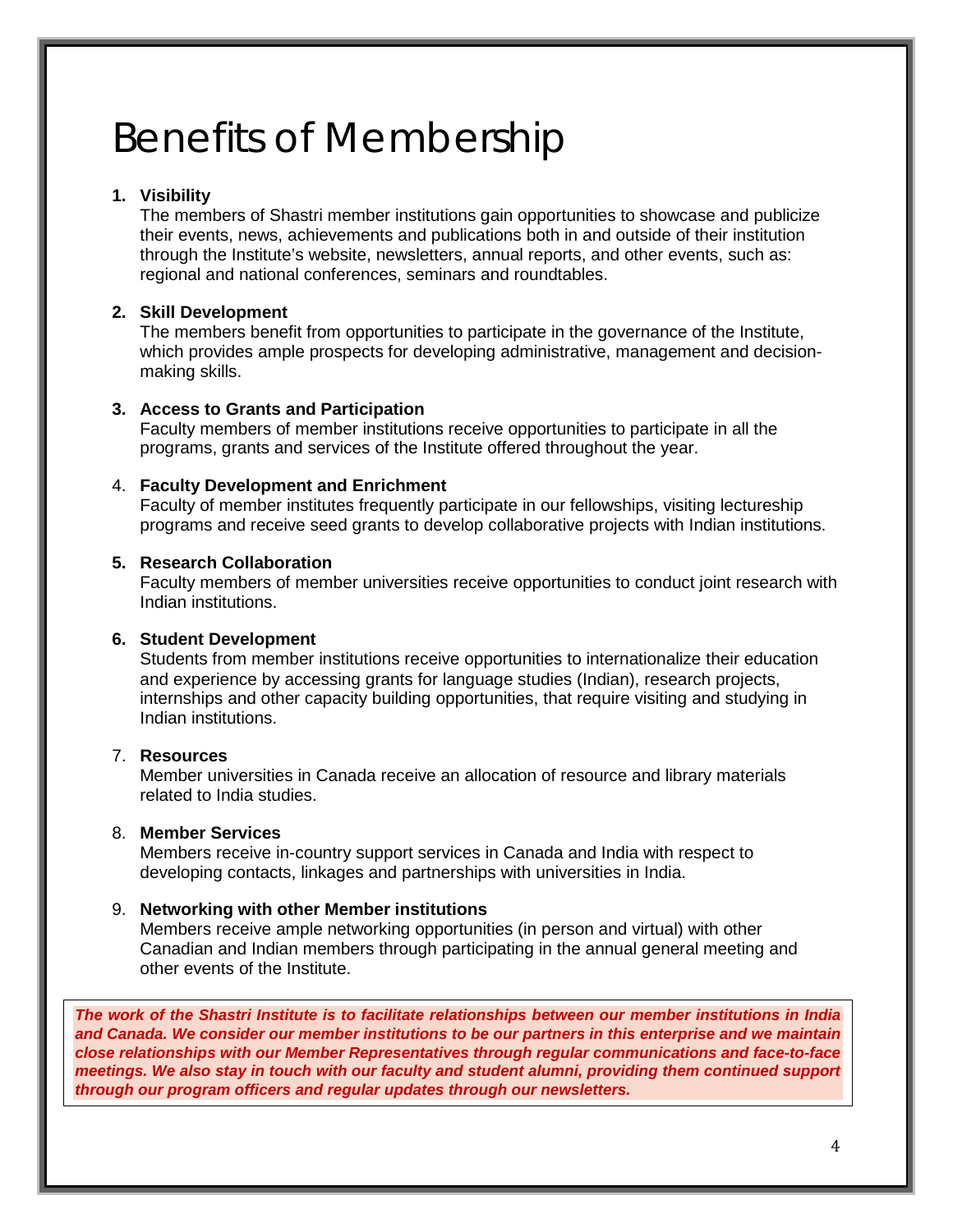## About Membership

The Shastri Indo-Canadian Institute (SICI) welcomes membership applications from Canadian institutions of higher learning and related research councils, institutes, commissions and national museums located in Canada, whose activities support:

- *the mission of the Shastri Indo-Canadian Institute;*
- *specialized professional teaching and research studies that involve education collaboration with India.*

#### **Membership Eligibility**

- a. Membership of SICI, and thus of the Canadian Member Council (CMC), is open to Canadian academic institutions of higher learning and related research councils, commissions and national museums located in Canada, with such credentials as approved by the Executive Council.
- b. Higher education institutions, to be considered for membership, must normally be affiliated with Universities Canada and maintain undergraduate and/or graduate teaching and research programs in relevant fields, as well as having an interest in active collaboration with India.

#### **Type of Membership**

The Institute only offers **'Institutional Membership'**.

#### **CMC Membership Fees**

Current CMC Membership fees as of June 2018:

| <b>Category One</b>                                      | <b>Category Two</b>                            |
|----------------------------------------------------------|------------------------------------------------|
| <b>Fees for Institutions more</b><br>than 6,000 students | Fees for Institutions less than 6,000 students |
| CAD\$ 5,233                                              | CAD\$ 3,140                                    |

The Executive Council shall have the authority to set the fees for Membership, subject to ratification by the CMC.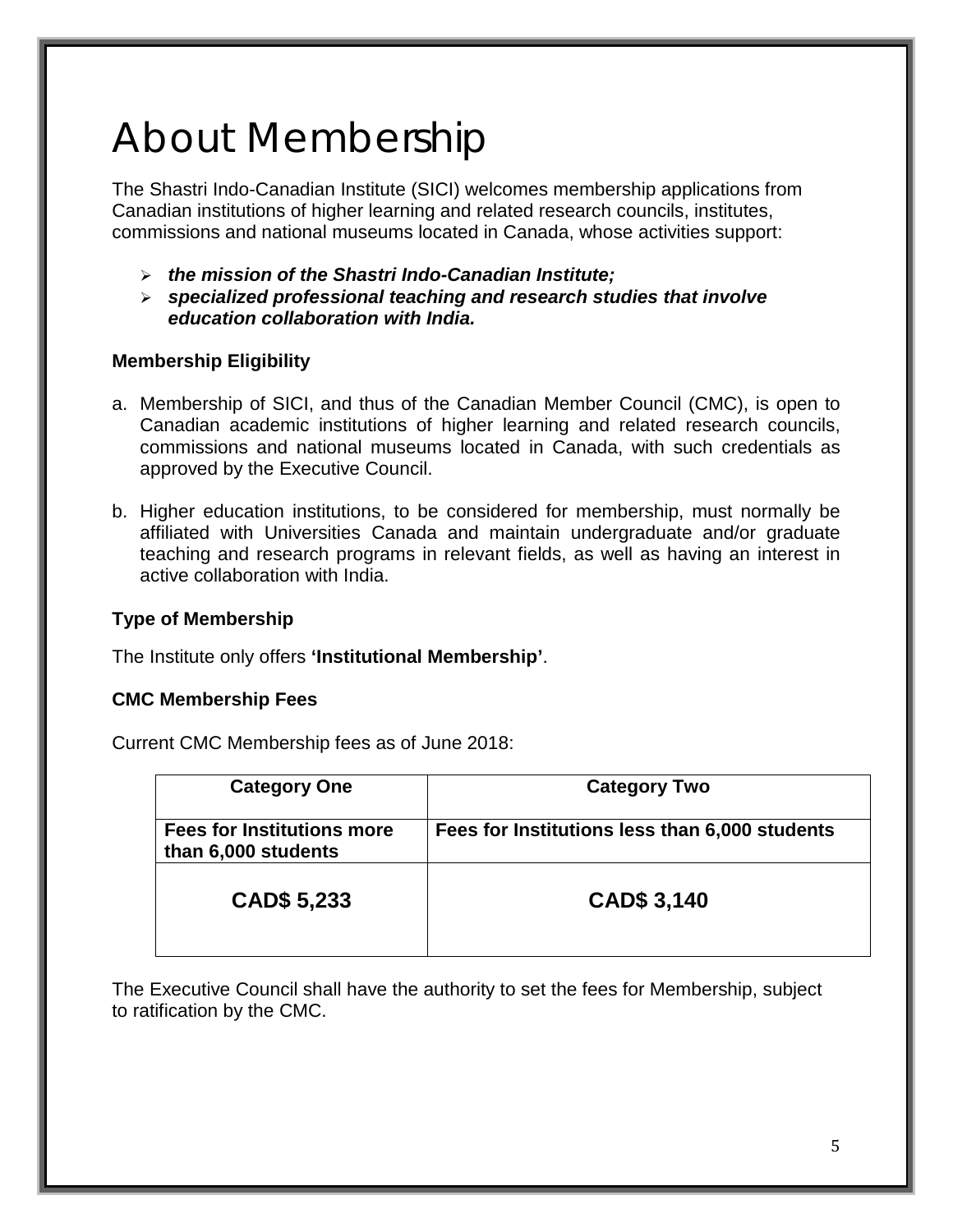#### **Membership Rights and Obligations**

- a. A member institution of SICI is expected to fulfill the following requirements for continuation of membership:
	- $\checkmark$  Payment of annual membership fee.
	- $\checkmark$  Participation and/or collaboration in local programs organized by SICI whenever possible.
	- $\checkmark$  Participation in annual Canadian Member Council meetings whenever possible.
	- $\checkmark$  Promoting Canada-India education collaboration by encouraging its faculty, researchers, and students to develop such linkages with Indian Institutions.
	- $\checkmark$  Providing to the Institute on an annual basis a report on its Canada-India Education collaborations.
- b. The members of the Institute shall at all times observe and be bound by the provisions of the Letters Patent, the By-laws and the Resolutions of the Institute.
- c. Each member, and only members, will have the right to access all programs and services offered by or through the Institute.
- d. Each member shall have the right to one vote at any meeting of Members.
- e. All decision-making authority shall reside with the members except where specifically delegated to the Executive Council through a by-law or resolution passed by the CMC.

#### **Termination of Membership**

- a. A member institution of SICI shall cease to be a member on any of the following grounds:
	- $\checkmark$  Non-payment of annual membership fee (for two successive years).
	- $\checkmark$  Involvement in activities that contravene the mission and objectives of SICI.
	- $\checkmark$  Lack of evidence of significant commitment to promoting Canada-India Education collaboration.
- b. Members may withdraw from the Institute at any time by filing a written resignation with the Institute, but such withdrawal shall not relieve the withdrawing Member from any dues or assessments that may have become due and payable to the Institute prior to such withdrawal.
- c. The Membership of any Canadian Member may be terminated by Special Resolution of the CMC.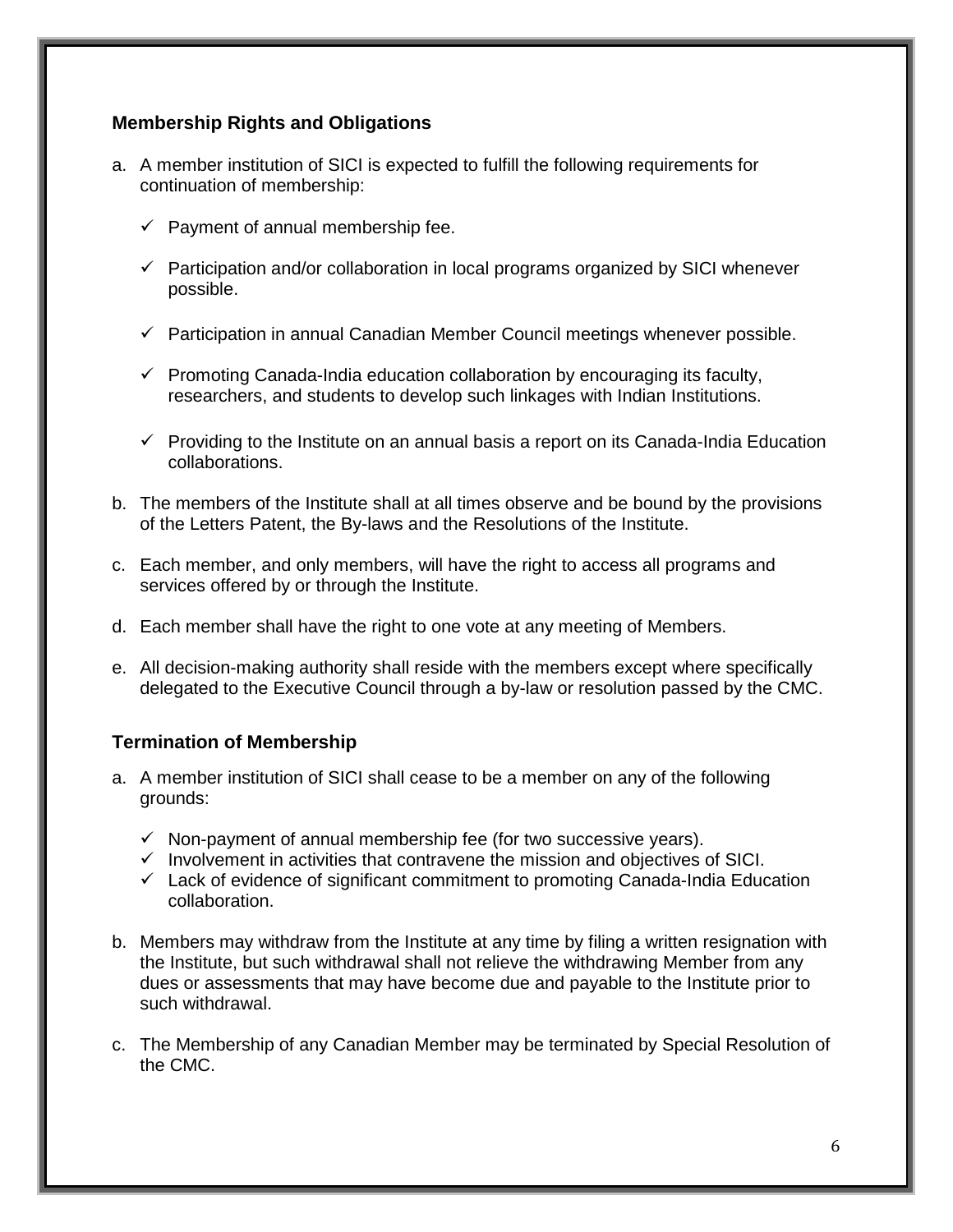#### **Membership Application Process**

- **1.** Any qualified institution that wishes to become a member of the CMC, must first apply for membership to the SICI office in Canada.
- **2.** The application and all other supporting documentation shall be placed before the Executive Council of SICI for consideration.
- **3.** The application (in section four of the Application Form) should provide the following information to facilitate the admission request:
	- $\checkmark$  National and International reputation:
	- $\checkmark$  Profile of Faculty members engaged in Canada-India education cooperation and collaboration;
	- $\checkmark$  Profile of past and current Educational collaboration involving Indian institutions;
	- $\checkmark$  A demonstrated commitment to promote Canada India education cooperation and collaboration with statement of planned activities to be undertaken;
	- $\checkmark$  Recommendation from an EC member (based on his/her visit to the Institution) that the Institution meets the criteria.
- 4. The Executive Council will base its decision for eligibility on the above-mentioned criteria.
- 5. The Executive Council shall have the authority to admit new members.
- 6. A new member shall become a member on the date set by the Executive Council.

#### **How to Apply**

Following are the steps in acquiring membership with the Shastri Institute's Canadian Member Council:

- a. Visit our website at<http://www.shastriinstitute.org/canadian-institution> for information about membership policy of the Institute.
- b. Fill in the membership Application Form with required information and submit it electronically to the Institute's member relations officer at [maldeen@ucalgary.ca;](mailto:maldeen@ucalgary.ca) [mahmuda@sici.org.in](mailto:mahmuda@sici.org.in)
- c. The Institute will notify you of the status of your application within 4 weeks. Please note that the Institute's Executive Council reviews all membership requests and makes a decision accordingly.
- d. Upon receipt of affirmative notification from the Institute, download and fill out the Membership Admission form.
- e. Send the Membership Admission form along with appropriate membership fee (cheque/money order) to the Institute's mailing address **(Shastri Indo-Canadian Institute, 1418 Education Tower, 2500 University Drive, NW, Calgary, AB, T2N1N4, Canada).** The membership fee may also be transferred electronically.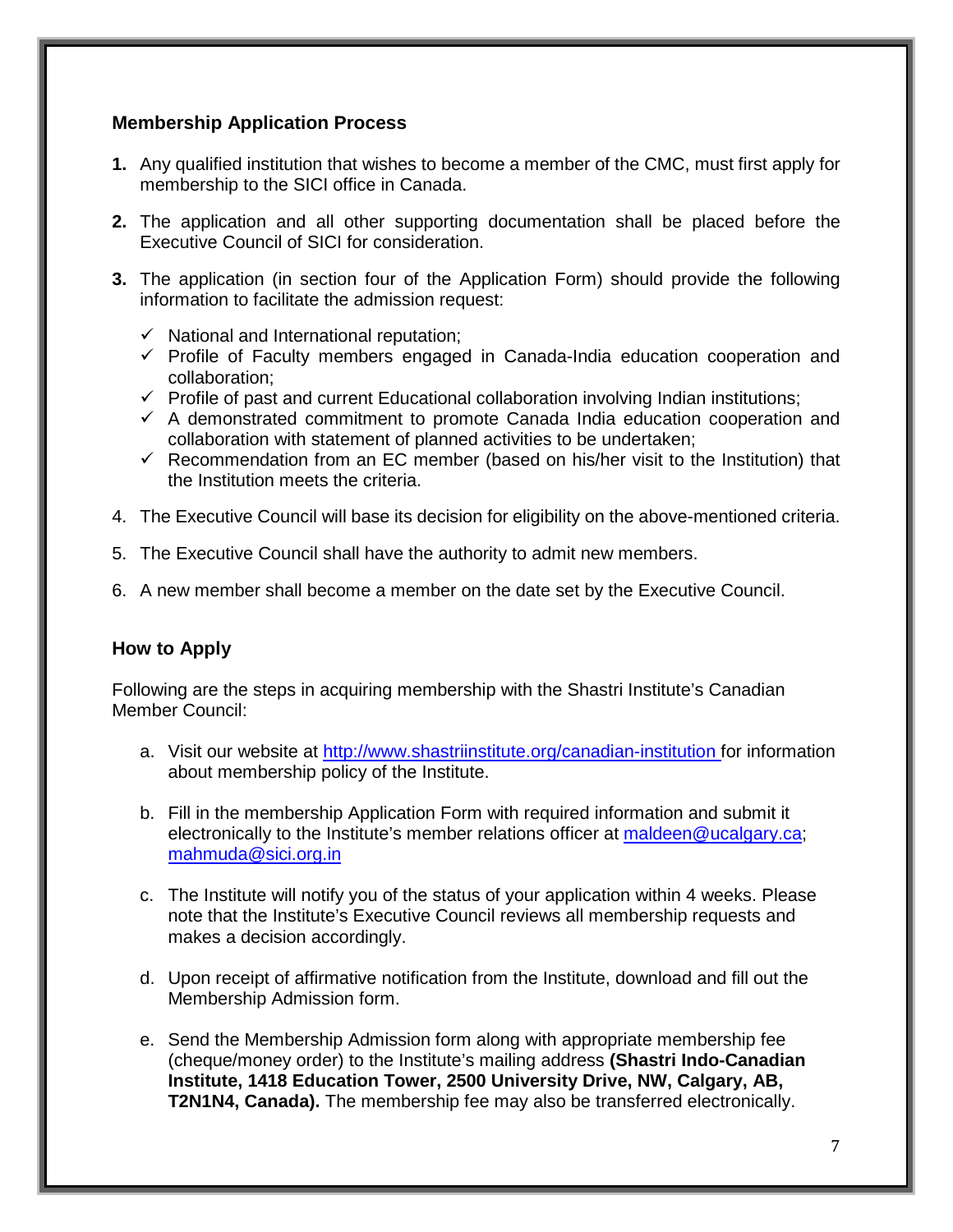# Membership Voyage

Upon acquiring membership with the Shastri institute, the first step is to appoint the two representatives from your institution who will work with us to ensure that you receive all the benefits of membership. These are: the appointing authority and the member representative.

#### **How to select an Appointing Authority**

The Appointing Authority has one important role- to ensure that there are active representatives at your institution. If a representative leaves the institution, or for any reason is unable to fulfill her/his duties, we will call upon the Appointing Authority to appoint a replacement. The Appointing Authority will also receive the invoice for annual membership fees. The ideal Appointing Authority will be a senior administrator. The VP Academic/Provost, Associate VP International, VP Research, or President are all appropriate fits.

#### **How to select a Member Representative**

The ideal Member Representative will be an individual with an extensive background in academic internationalization who has an interest in India. The candidate will have a prominent profile at your institution and s/he will be able to easily recruit support for the Institute's work through students, faculty members and the university administration. The Member Representative will represent the member institution on the Canadian Member Council.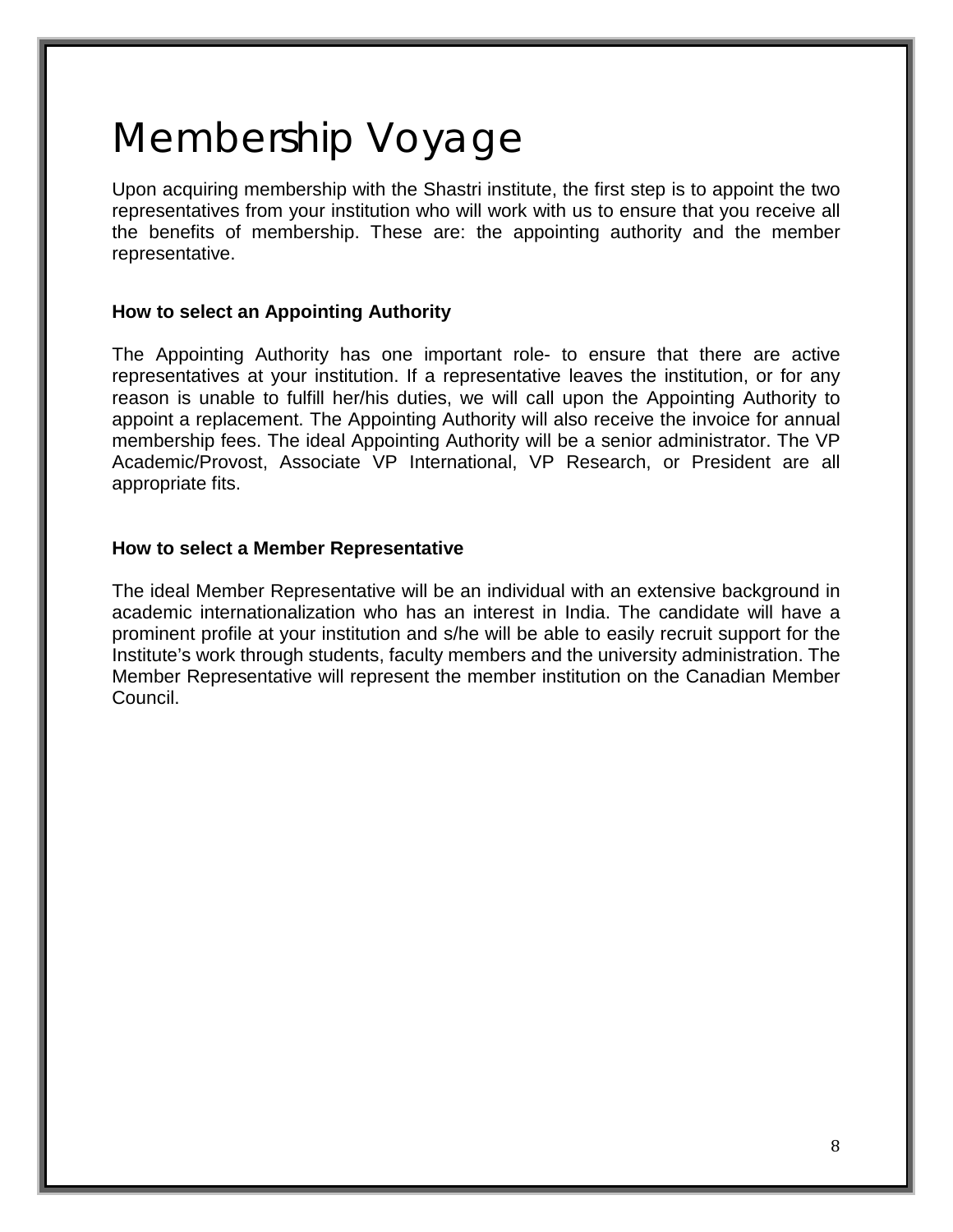#### **The Role of Member Representatives**

- $\checkmark$  To build awareness of the Shastri Institute and create/revive interest in India at your institution.
- $\checkmark$  To ensure the efficient flow of information between the Shastri Institute and the faculty and students at your institution while conveying to us the needs of your institution.
- $\checkmark$  To encourage collaboration and partnership with the Shastri Institute on India-related projects and initiatives at the administrative level.
- $\checkmark$  To represent your institution effectively and comprehensively (that is, in a way that will embrace all faculties and disciplines) on the Canadian Member Council, where key decisions about the Institute are made.
- $\checkmark$  To notify the Shastri Institute of changes in Appointing Authority, or if there are other changes within the senior administration of your institution.

### **SOOR**

#### *You may wish to maximize your membership returns by:*

- *Networking with faculty, students, librarians and administrators and encouraging them to use the resources available through the Institute.*
- *Updating our Communications Officer on India-related projects and initiatives occurring at your institutions on an ongoing basis.*
- *Building a network of faculty and students who subscribe to updates on grants, awards, upcoming events, member activities and other relevant issues.*
- *Soliciting and nominating individuals at your institutions to serve on the Institute's grant awarding committees.*
- *Maintaining the Appointing Authority or assigning a temporary replacement if they are unable to fulfill these responsibilities for an extended period.*